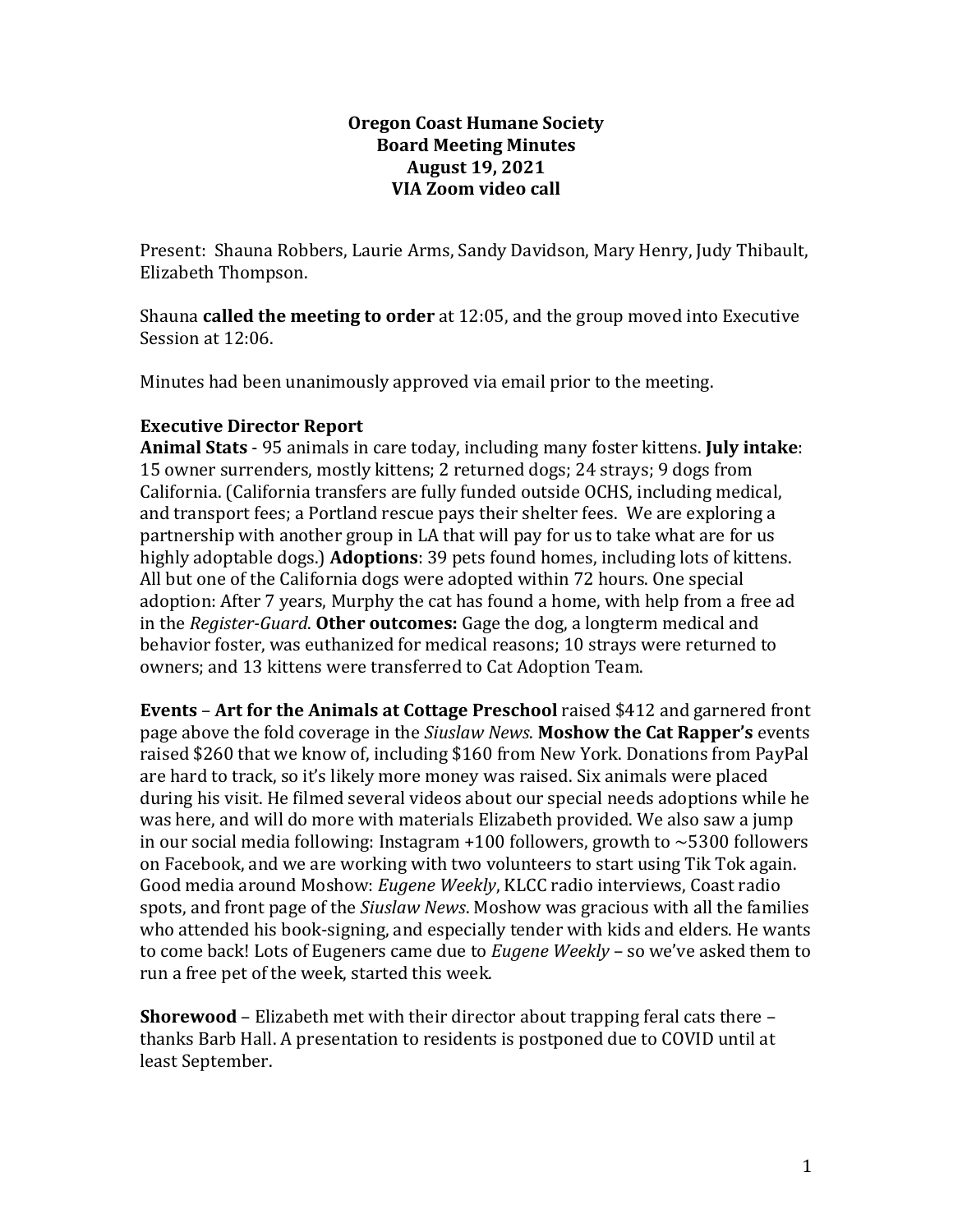**Vet Clinic** with Dr. Schaad is planned for August 25-27; none scheduled with him beyond that. Elizabeth is aggressively seeking additional veterinary support.

**"Gorilla Girl"** – Debbie McVickers and her sister continue to work toward a local premiere of this film, and report that the company has obtained a license renewal.

**Volunteer/member picnic** is on hold due to COVID.

Elizabeth is ensuring staff and volunteers understand the importance of masking and other **COVID protocols.** With so many people travelling between the shelter and thrift stores, we would likely have to quarantine both facilities in the event of an outbreak. Staff is limiting outside activities to minimize exposure.

**Newsletter** – The board wants to get a newsletter out soon, to celebrate our many wins, before we send an appeal for support. **ACTION ITEM**: Elizabeth requests content suggestions from board members ASAP: will start working on it on Sunday. Judy suggested many items from Elizabeth's report would be a good start. Elizabeth also recorded several **PSAs** yesterday.

**School events** will start happening, but are on hold given the recent COVID surge.

**Kitty Cam** hasn't come yet; we are still dealing with remodel and internet issues, but committed to moving ahead.

**Kathy Parsons concert** is still in the works for later in the fall; will do video and interviews for concert.

**Thrift Store Volunteer Meeting –** We had a great turnout of 24 people for a very productive meeting at Crossroads Church on August 3. (Special thanks to the church for welcoming us!) Great ideas included a pet of the week at the store, as well as information about specific animals so volunteers can advocate for our pets. Elizabeth plans a follow-up email to all Thrift Store volunteers.

**Policies & Procedures:** Lynne and Elizabeth are working on updating policies for the **thrift store**, including entering/leaving the building, product management (logging in and out any items leaving the building), daily reports to Elizabeth on sales and over/unders. Written **shelter policies** are also being updated, including personal protective equipment, volunteer onboarding, and entering/leaving the building. Elizabeth has reached out to Greenhill Humane and Mary has contacted Oregon Humane for examples of their policies to guide us.

Mary moved, and Shauna seconded adoption of "**Board Member Requirements and Qualifications**" section of the Policies and Procedures manual. Motion carried unanimously. With unanimous consent, the board also voted to put the bylaws changes adopted at the July meeting up for a vote of the members, using postal mail ballots.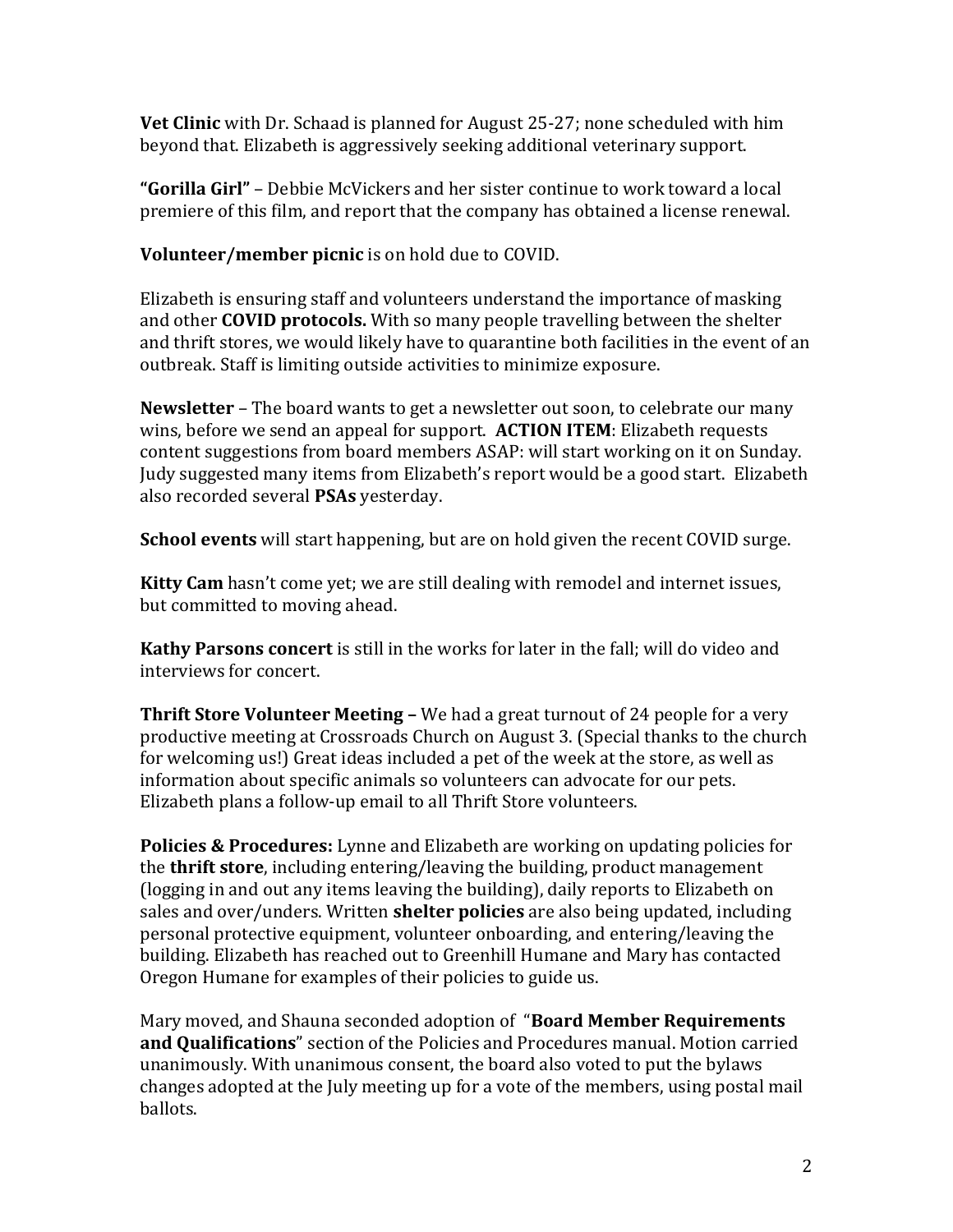**Thrift Store –** Elizabeth is enjoying the opportunity to work at the store and meet our supporters. We've seen great sales and received many compliments on the remodel. A donation of 300 high-quality pieces of clothing from the heirs of a local woman sold quickly for good prices following a Facebook post. After regretfully receiving Glenna's resignation, Elizabeth plans to reconfigure the position to work on **eBay** and special projects, and cashier as needed. She plans to set up staging for eBay at the store. Given competing demands, we will not be doing 24-hour shipping.



**Kennels** have shipped and should arrive from the East Coast in about 2 weeks. Seven kennels have already been sponsored, including Goodwill. (A check presentation for publicity purposes is planned as COVID permits.) We need a forklift to unload the kennels, and requested this in the *Siuslaw News* ad this week. Elizabeth plans to use the installation to advance community-building and help find \$3,600 sponsors for the 8 remaining kennels.

Sandy asked Elizabeth about a bird being brought to the shelter. On Sunday a woman called saying she had found an injured seabird. We let her know we don't do bird rescue and referred her to agencies who could assist. Despite this, she brought the bird to OCHS. Special thanks to our kennel attendant Nicci Crader, who stepped up to drive the bird to Newport Aquarium for rehab and release near Astoria. This shows, as Sandy pointed out, that the community views OCHS as the go-to organization for animals.

Sandy asked Elizabeth about animal care books at the shelter, and said she'd recently acquired a book on vet care in shelters. Are we starting a library? Elizabeth replied that sometimes people bring books in, and that we are also gathering books for kids to read to the animals, but mostly kids bring their own books.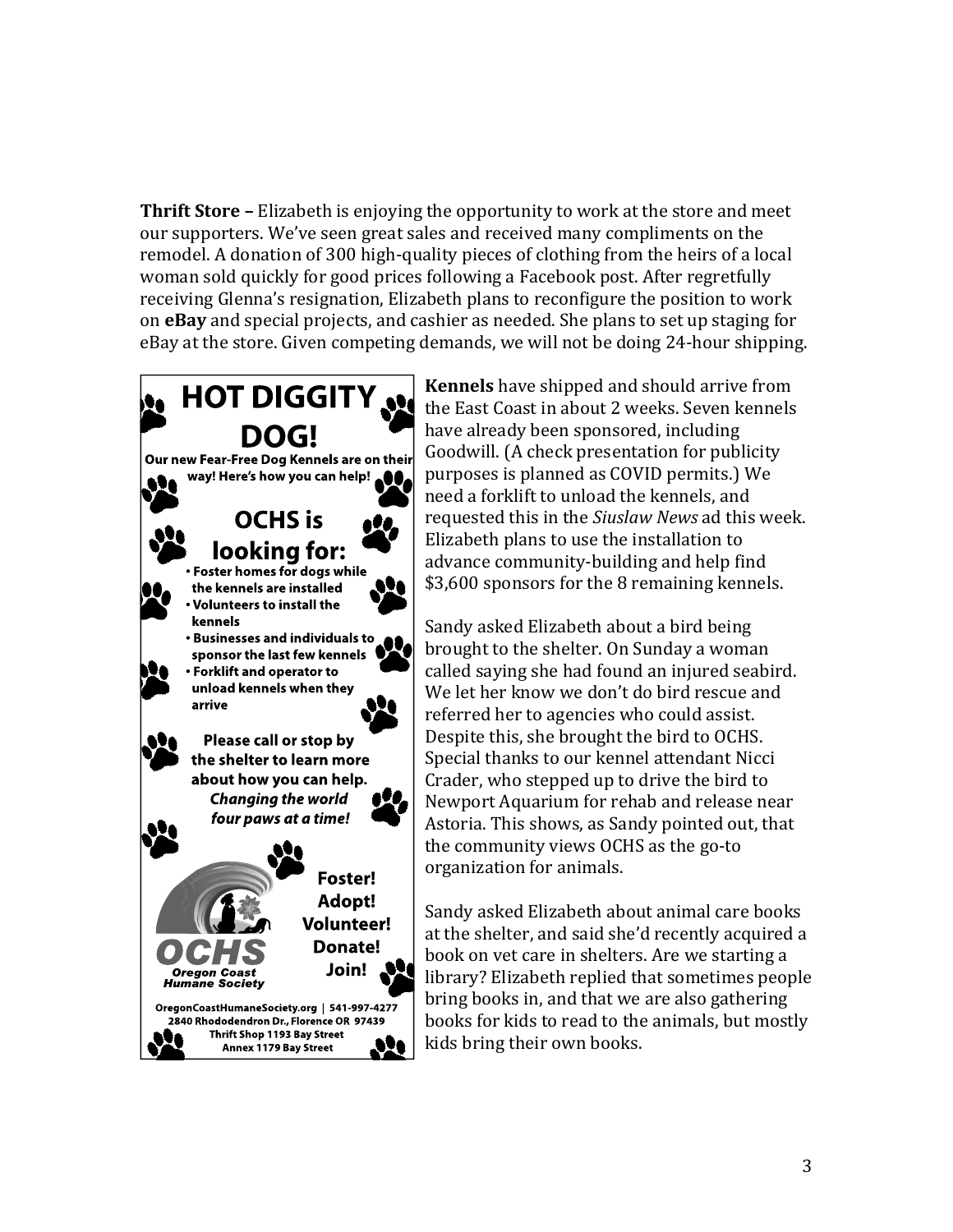**President's Report** – Shauna reminded the board that we need consensus about how to honor former board member Judy Roth's service, and the board agreed on suitable gifts. Shauna will follow up.

Elizabeth is working on purchase order system; thanks to Bob Mohler for sending old PO materials.

Lighting is installed in the back bedroom at the Annex. It looks great!

We need a location for this year's **Christmas store**. Volunteers would prefer it be held away from the thrift store, but we haven't found anyplace else the past couple of years. Discussion of possible venues followed; Shauna will follow up with Elizabeth's assistance as needed. We are well stocked this year, and recognize it is a tradition for some customers to line up on 11/1 to secure the best selection.

**Vice President's Report** – Judy asked Elizabeth about **website** progress. She reported that a new homepage is designed and a meeting planned for next week. They are focusing first on improving functionality, including fixing broken links, rather than graphic design.

Judy and Bridget finished the **internal audit** and Judy is putting together recommendations and analysis for the next board meeting.

The group moved to **Laurie's report** since she had to leave early. She has recruited a couple new thrift store volunteers to cover shifts during the staff transition, but it is a challenge. After discussion at the volunteer meeting, Chuck Dresselhaus is volunteering to upgrade the landscaping, and it is already looking better. Three volunteers have moved on, two citing COVID concerns. The Board will send thankyou cards.

Sandy asked if we could put up a sturdy tent for the Christmas Store, but it had been tried last year and didn't withstand our November weather.

Plans are on hold for a **mural** on the thrift store.

**Treasurer's Report** – Sandy is making sure **local banks** know customers can name OCHS as a beneficiary of their accounts, and Mary is working on forms for our new program for surviving pets.

Sandy continues regular contact with county representative Jeff Turk regarding **our lease** and hopes for more clarity about what the county will provide. Sandy has raised the issue of building a road connecting Rhododendron Drive and Kingwood for an additional tsunami evacuation route in light of many new city-approved developments along the river. This is part of the transportation plan; it would need to be paid for by developers. This would offer opportunities for OCHS as well, such